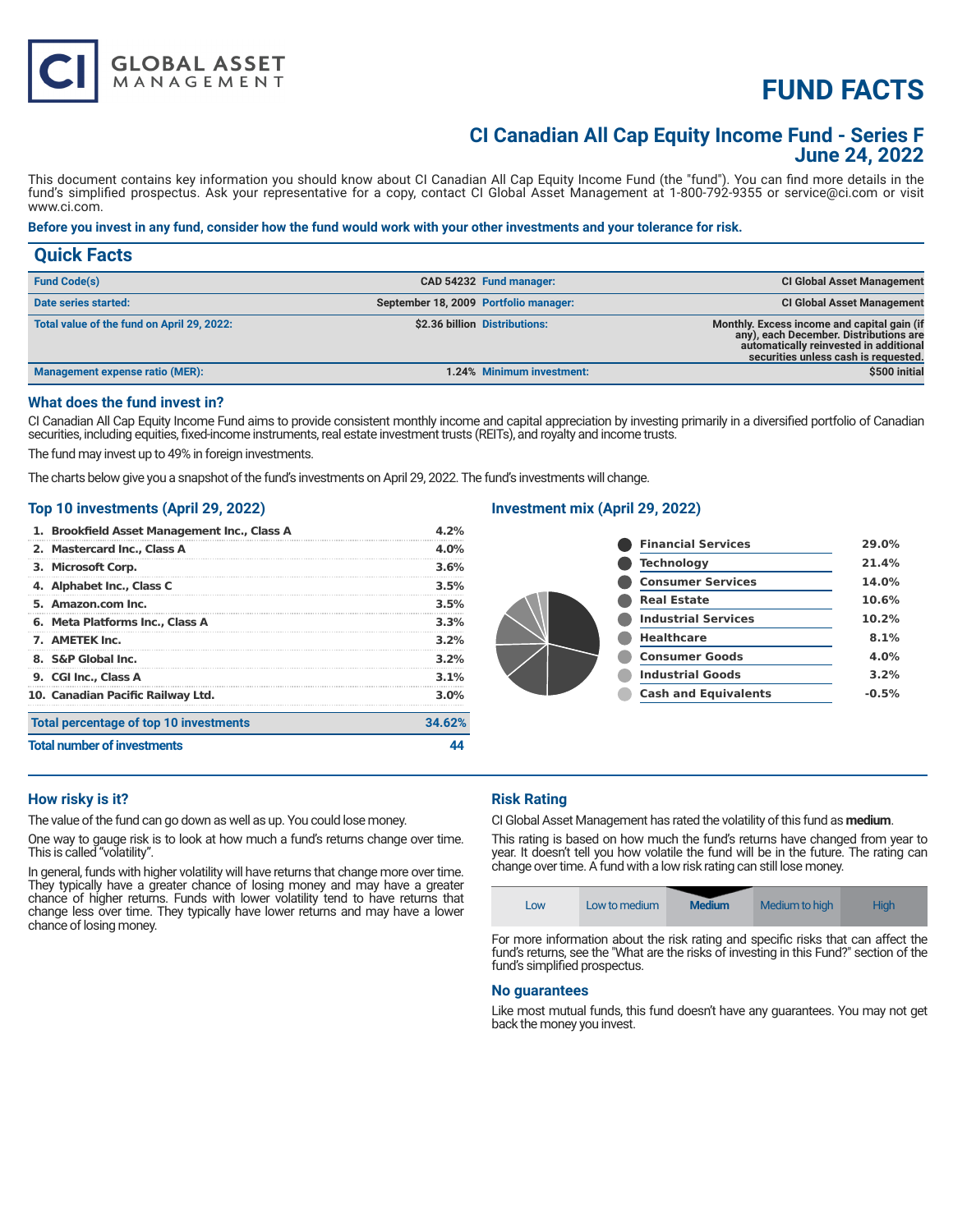### **CI Canadian All Cap Equity Income Fund - Series F**

#### **How has the fund performed?**

This section tells you how Series F securities of the fund have performed over the past 10 calendar year(s). Returns are after expenses have been deducted. These expenses reduce the fund's returns.

#### **Year-by-year returns**

This chart shows how Series F securities of the fund performed in each of the past 10 calendar year(s). This fund series dropped in value in 1 of the last 10 calendar year(s). The range of returns and change from year to year can help you assess how risky the fund has been in the past. It does not tell you how the fund will perform in the future.



#### **Best and worst 3-month returns**

This table shows the best and worst returns for Series F securities of the fund in a 3-month period over the past 10 calendar year(s). The best and worst 3-month returns could be higher or lower in the future. Consider how much of a loss you could afford to take in a short period of time.

|                     | <b>Return</b> | 3 months ending | If you invested \$1,000 at the beginning of the period |
|---------------------|---------------|-----------------|--------------------------------------------------------|
| <b>Best return</b>  | 18.5%         | June 30. 2020   | Your investment would rise to \$1,185                  |
| <b>Worst return</b> | $-21.8%$      | March 31. 2020  | Your investment would drop to \$782                    |

#### **Average return**

As at April 29, 2022, a person who invested \$1,000 in Series F securities of the fund 10 years ago has \$2,250. This works out to an annual compounded rate of return of 8.4%.

#### **Who is this fund for?**

#### **This fund may be suitable for you if you:**

- are willing to accept a medium degree of risk
- are seeking a regular source of income and the potential for capital appreciation
- are planning to hold your investment for the medium to long term

#### **A word about tax**

In general, you'll have to pay income tax on any money you make on a fund. How much you pay depends on the tax laws where you live and whether or not you hold the fund in a registered plan such as a Registered Retirement Savings Plan, or a Tax-Free Savings Account. Keep in mind that if you hold your fund in a non-registered account, fund distributions are included in your taxable income, whether you get them in cash or have them reinvested.